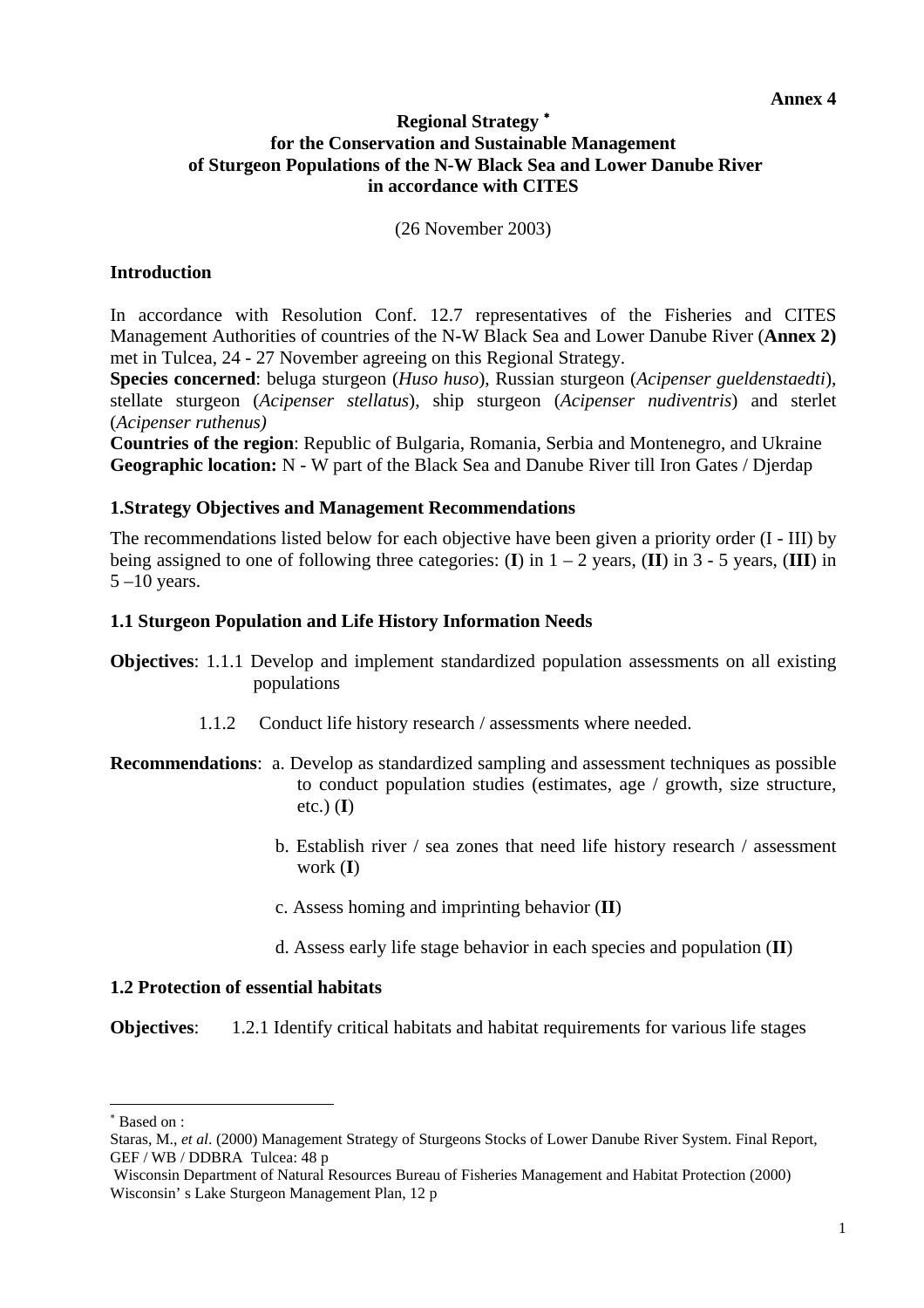- 1.2.2 Identify barriers and other factors within the N-W Black Sea and Lower Danube River System negatively affecting populations of different sturgeon species
- 1.2.3 Enhance habitat where possible
- 1.2.4 Monitor threats to key habitats.
- **Recommendations**: a. Identify critical seasonal habitats, threats to key habitats and habitat improvement opportunity (**I**)
	- b. Start assessment of behaviour of adults in the N-W Black Sea (**I)**
	- c. Assess behavior of migrant adults below Iron Gates I & II dams (**I**)
	- d. Study the possibility and feasibility to construct fish passes at Iron Gates I & II dams (**II**)
	- e. Evaluate implemented habitat protection and improvement projects (**II**)
	- f. Determine habitat needs for different (sub-) populations (**III**)

#### **1.3. Genetics, Propagation and Restocking / Reintroduction**

## **Objectives**:

- 1.3.1 Identify and conserve existing sub-populations / populations and develop recommendations regarding management, rehabilitation and reintroduction taking into account the genetic make-up of these populations.
	- 1.3.2 Ensure regionwide coordination of all propagation activities for supportive stocking (rehabilitation) or reintroduction.
	- 1.3.3 Maximize genetic variability in hatchery reared fish used for rehabilitation or reintroduction, following internationally recognized guidelines (e.g. guidelines of the US Atlantic States Marine Fisheries Commission for the Atlantic sturgeon) (**Annex A**)
	- 1.3.4 Establish best technical criteria and protocol for maximum quality assurance in propagation efforts.
- **Recommendations:** a. Countries conduct studies for identifying of sub-population of sturgeon species spawning in the Lower Danube River (**I**)
	- b. Countries conduct research on recovery, rehabilitation and reintroduction of the sturgeon species in need **(I)**

 c. Take measures to ensure that only breeder from the Danube River native stock are used, and to prevent unauthorized release and hybridization (**I**)

 d. Countries ensure a system for genetic control on the production in sturgeon fish farms and hatcheries on their territory. (**I**)

e. Acclimate fish to water body prior to release (**I**)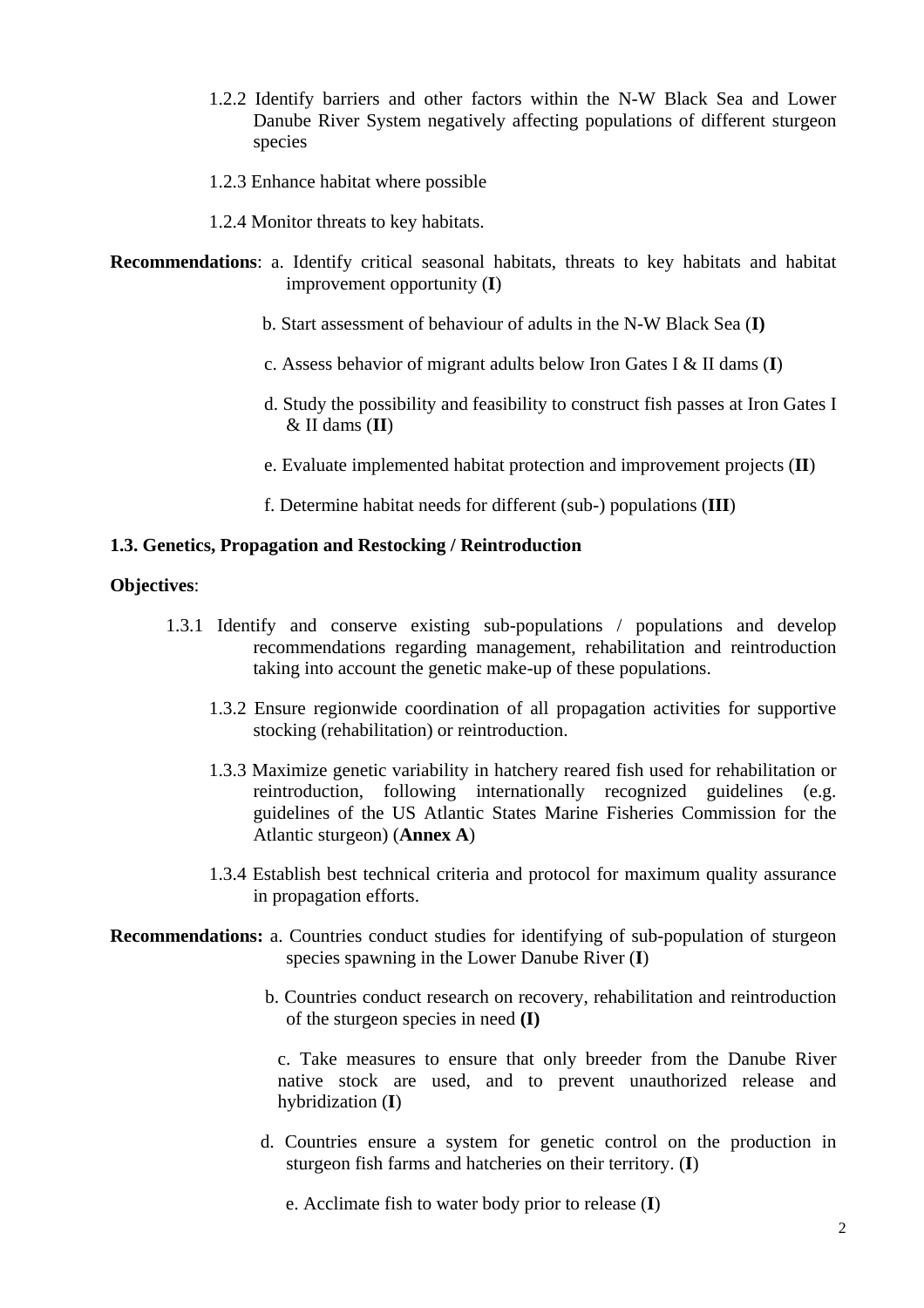- f. Countries form a **Regional Expert Committee** which co-ordinates all activities deriving from item.1.3 of the Strategy **(I).**
- g. Reintroduction efforts should be directed towards ship sturgeon (*Acipenser nudriventis*) (**II**)

#### **1.4 Harvest and Fisheries Information Needs**

- **Objectives:** 1.4.1 Develop and implement standardized exploitation assessments at regional level
	- 1.4.2 Develop and implement a real time (online) information system to register each sturgeon captured in the region
- **Recommendations**: a. Improve the actual Regional Monitoring System (RMS) (Annex B) of sturgeon fisheries and stocks, adopted by BSSMAG in 2002, in order to make it fully implementable in all countries of the region (**I**)
	- b. Determine incidental catch and harvest of sturgeons in other commercial fisheries (not licensed for sturgeons) that may be reduced or closed in future (**I**)
	- c. Design and launch a webpage on which to register in real time (max. 2-3 days) each sturgeon captured in the region (**II**)
	- d. Conduct literature review on exploitation of sturgeon fisheries, similar to those organized by the International Danube Research Association (Reinartz,  $2002$ )<sup>1</sup> and, more recently, the American Fisheries Society (Fisher & Burroughs,  $2003$ )<sup>2</sup> (III)

## **1.5 Stocks of different sturgeon species**

 $\overline{\phantom{a}}$ 

- **Objectives**: 1.5.1 Manage sub-populations / populations of sturgeons in the region to ensure their longterm conservation and sustainable utilization.
	- 1.5.2 Clarify distinction between sturgeon populations of Azov Sea and N–W Black Sea
	- 1.5.3 Base fishery exploitation on scientific evaluation of sturgeon stocks.

#### **Recommendations:** a. Conduct genetic study to distinguish between sturgeon population of Azov Sea, N–W Black Sea and Lower Danube River (**I**)

b. Elaborate separate management plans for main sub-populations (identified at par.1.3.1) of each sturgeon species (**II**)

<sup>1</sup> Reinartz, R. - 2002 - Sturgeons in the Danube River. Biology, Status, Conservation. Literature Study. **IAD, Bezirk Oberpfalz, Landesfischereiverband Bayern**, 15 p

<sup>2</sup> Fisher, W.L., Burroughs, J.P. 2003 - Stream Fisheries Management in the United States : A Survey of State Agency Programs**. Fisheries**, vol. 28 : 10 - 18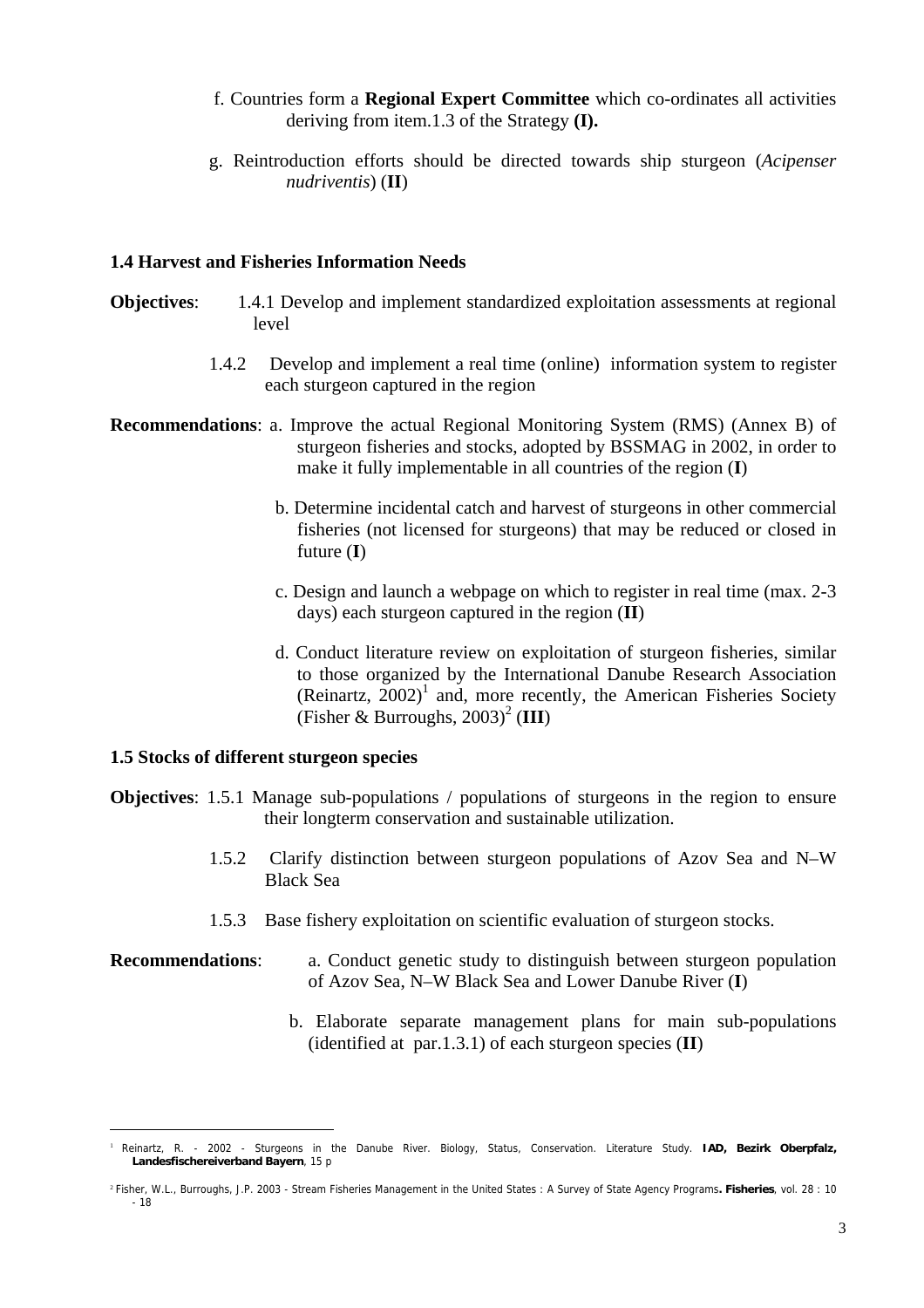c. Conduct research to develop stock assessment system of diadromous sturgeon species of the N–W Black Sea and the Lower Danube River. (**II**)

## **1.6 Regulations and Enforcement**

- **Objectives:** 1.6.1 Ensure strong enforcement of sturgeon fisheries regulations and relevant CITES provisions, regionally co-ordinated in time and space.
	- 1.6.2 Extend CITES labeling and control system of sturgeon products (including caviar) to the domestic / internal market, implementing CITES Resolution Conf. 12.7.
	- 1.6.3 Ensure that adequate legislation and fisheries regulations are developed and effectively implemented.

#### **Recommendations:**

- a. Participate in developing a DNA based identification system of sturgeons and sturgeon products in trade (I).
- b. Harmonise prohibition periods for a better correlation with the biology of species. (**I**)
- c. To examine and correct those fishing practices which non-selectively target sub-adults or juveniles **(I).**
- d. Restrict / eliminate the practice of catching wild broodfish for hatchery purposes during the prohibition period. (**II**)
- e. Develop a regional information system on cases of violation of regulations by organizing a regional webpage on reporting of cases of violation of regulations. (**I**)

 f. Amend national law to enforce CITES labeling and control system of sturgeon products (including caviar) to the domestic / internal market, implementing Resolution Conf. 12.7. (**I**)

 g. Identify effective measures to combat poaching and illegal trade and implement these measures as necessary (I).

## **1.7 Adaptive Management under CITES**

- **Objectives:** 1.7.1 Implementation of Resolution Conf. 12.7 in all countries of the Lower Danube River region.
	- 1.7.2 Implement consistently the adaptive management system until a scientific stock assessment of sturgeon stocks of the region will be available, in accordance with the Conclusions of the Sofia Meeting.
	- 1.7.3 Adopt by consensus non-detrimental catch and export quotas for each species based on results of Regional Monitoring System.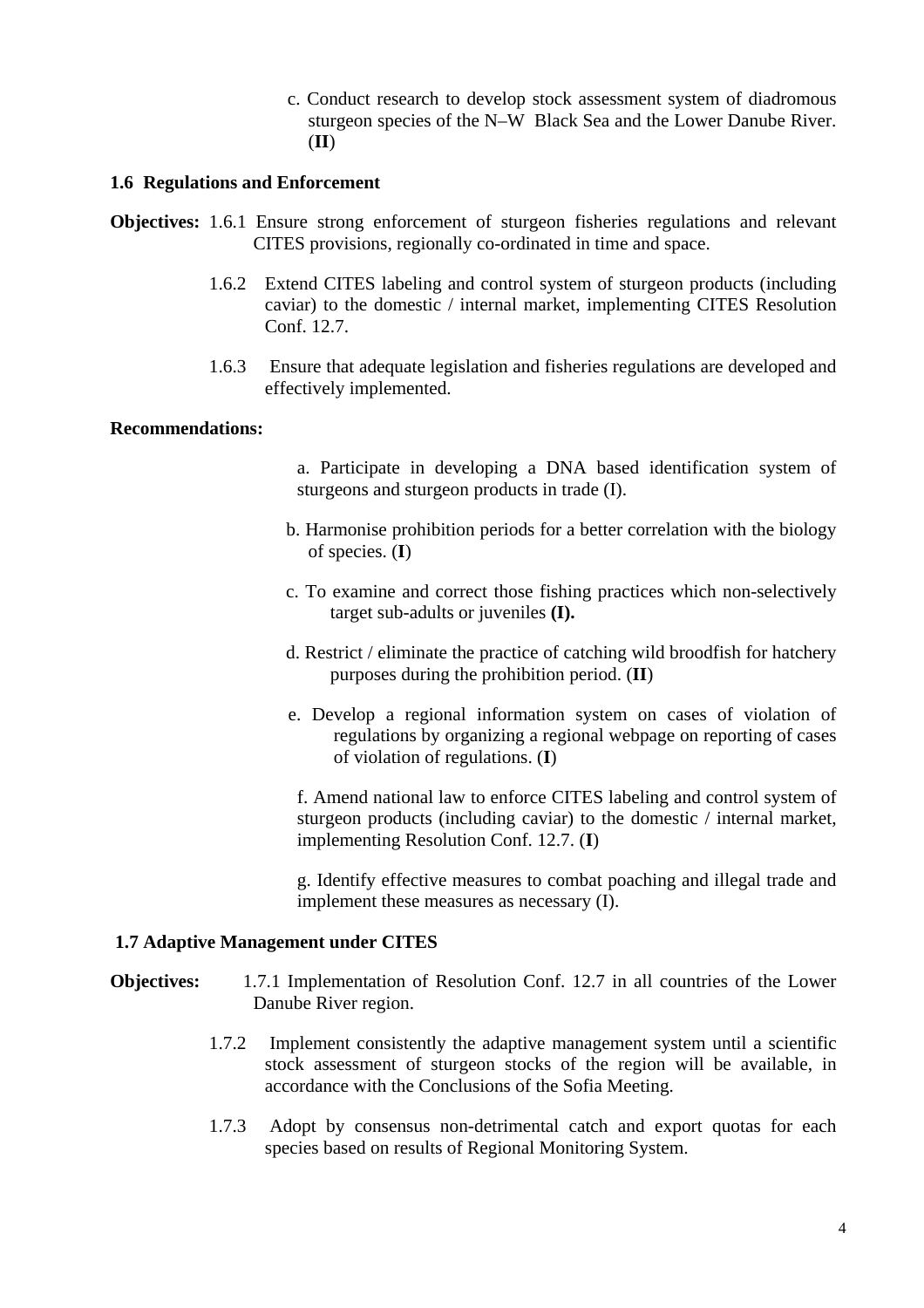#### **Recommendations:**

- **a.** Improve national law system to enable implementation of Resolution Conf. 12.7. (**I**)
- **b.** Keep the BSSMAG as consultative and coordinative body for developing regional protocols including monitoring and assessment of the status of stocks and natural reproduction of sturgeons in the region. (**I**)
- c. Organise at least once a year national workshops on management of sturgeon stocks under CITES. (**I**)
- **d.** Negotiate annually in BSSMAG non-detrimental catch and export quotas for each species based on results of current monitoring of sturgeon populations and fisheries (RMS) and communicate these quota to the CITES Secretariat by 31 December of each year.
- **e.** Organise a regional data base on the management of sturgeon stocks, hosted by a webpage maintained by BSSMAG. (**II**)
- **f.** Monitor the socio economic aspects of the sturgeon fishery in the Region and take this into consideration when developing adaptive management programmes (**I**)

#### **2. Management Plans**

- Objectives: 2.1 Develop, implement and update, as needed national management plans for each country of the region.
- Recommendations: a. Develop and implement national sturgeon management plan for each country. **(I)** 
	- b. Ensure management recommendations are addressed in national management plan. **(I)**
	- c. Exchange information on National Management Plans and their implementation through BSSMAG (**I**) .
	- d. The National Sturgeon Management Assessment Team of each country should meet annually to assess implementation of Plan and conduct updates when necessary **(I)**
	- e. BSSMAG should act as regional liaison and oversee the implementation of the national management Plan, coordinating activities of the National Sturgeon Management Assessment Team. (**II)**

# **3. Implementation of the Regional Strategy for the Conservation and Sustainable Management of Sturgeon Population of the N-W Black Sea and Lower Danube River in accordiance with CITES**

Objectives: 3.1. Ensure that the necessary resources are available to implement the Regional Conservation Strategy

Recommendation:

- **a.** Identify the national resources and resource needs for implementing the Regional Strategy and the National Management plans **(I).**
- **b.** Develop proposals to secure funding to implement the activities related to the Regional Strategy and National Management Plans **(I).**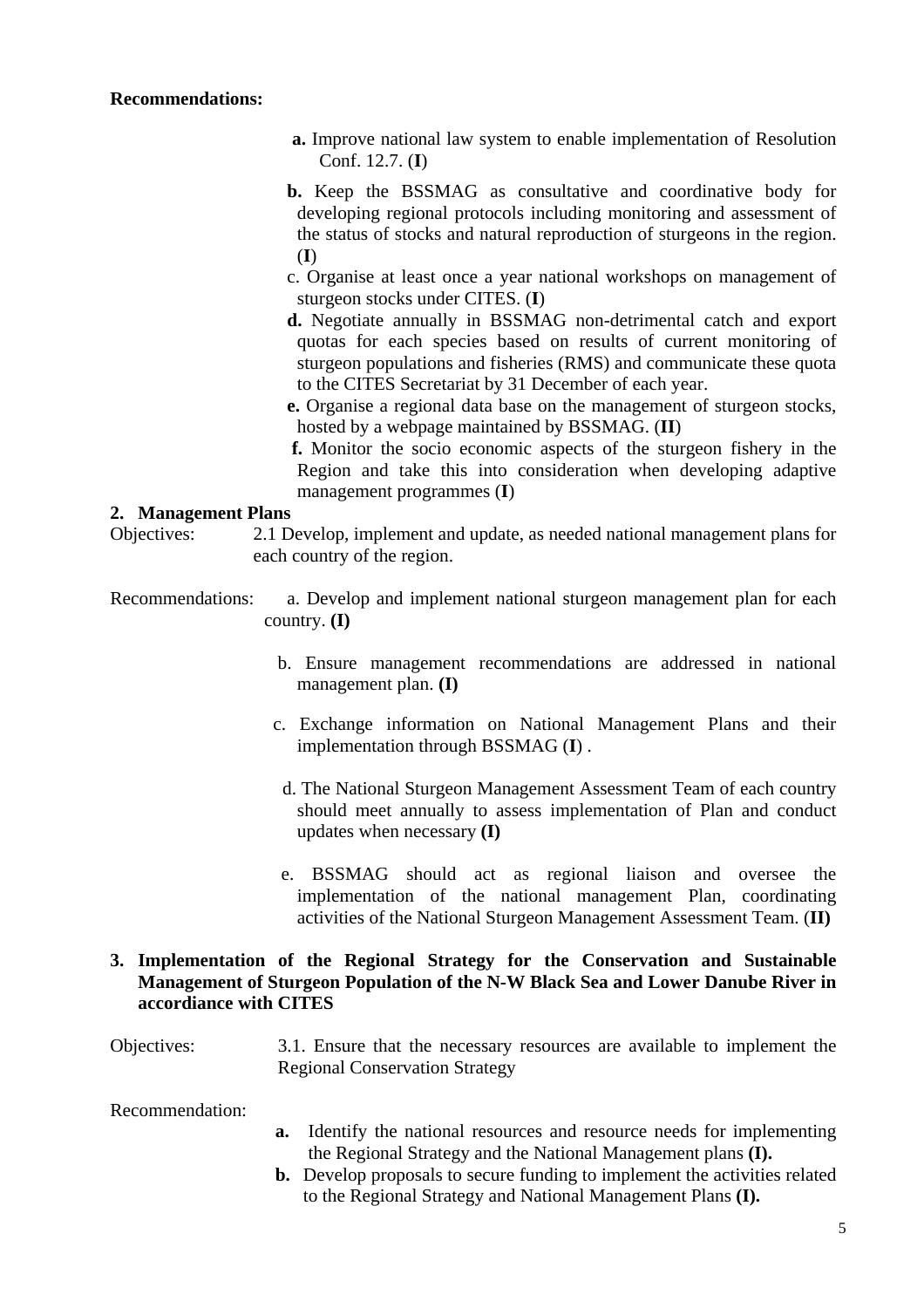**c.** Request assistance from the CITES Secretariat to help in securing financial resources from Parties, United Nations specialized organizations, FAO, intergovernmental and non-governmental organizations and the industry (I).

#### **Annex A**

# **Effective breeding number (Ne)**

of sturgeons [of one endangered sub-population / population] to be used in all propagation activities for supportive stocking (rehabilitation) or reintroduction when producing the progeny generation for one year-class (to achieve a generational effective population size  $N_{e(GEN)} = 100$  and an inbreeding rate / generation  $\Delta F$  max = 0,50 %)  $(after$  ASMFC, 1996<sup>3</sup>)

| <b>Species</b> | Average age of<br>first spawning<br>females<br>[years] | Effective<br><b>Breeding</b><br>number<br>$N_{e}$ | $N_e /$ generation | No. females $/$ No. of males*<br>captured in the same zone of<br>Danube River<br>recommended to be used /<br>year for artificial spawning |
|----------------|--------------------------------------------------------|---------------------------------------------------|--------------------|-------------------------------------------------------------------------------------------------------------------------------------------|
| Beluga         | 14                                                     | 100                                               | 7                  | 4/3                                                                                                                                       |
| sturgeon       |                                                        |                                                   |                    | 3/4<br>5/2                                                                                                                                |
|                |                                                        |                                                   |                    | 2/5                                                                                                                                       |
| Russian        | 9                                                      | 100                                               | 12                 | 6/6                                                                                                                                       |
| sturgeon       |                                                        |                                                   |                    | 7/5                                                                                                                                       |
|                |                                                        |                                                   |                    | 5/7                                                                                                                                       |
| Stellate       | $\overline{7}$                                         | 100                                               | 14                 | 7/7                                                                                                                                       |
| sturgeon       |                                                        |                                                   |                    | 8/6                                                                                                                                       |
|                |                                                        |                                                   |                    | 6/8                                                                                                                                       |
| Sterlet        | 5                                                      | 100                                               | 20                 | 10/10                                                                                                                                     |
|                |                                                        |                                                   |                    | 11/9                                                                                                                                      |
|                |                                                        |                                                   |                    | 9/11                                                                                                                                      |
| Ship           | 12                                                     | 100                                               | 8                  | 4/4                                                                                                                                       |
| sturgeon       |                                                        |                                                   |                    | 3/5                                                                                                                                       |
|                |                                                        |                                                   |                    | 5/3                                                                                                                                       |

\* Sperm from multiple male donors should not be mixed for artificial fertilisation.

Where:  $1/N_e = 1/(N_m) + 1/(N_f)$  and  $\Delta F = 1/(2 N_e) = 1/(8 N_m) + 1/(8 N_f)$ 

with  $N_m$  = number of males and  $N_f$  = number of females

 $N_e$  / generation =  $\Delta$  ( $N_{e,1}$ +  $N_{e,2}$ + $N_{e,3}$ + ----------  $N_{e,GI}$ ), where GI = generation interval

<sup>&</sup>lt;sup>3</sup> Atlantic Sturgeon Aquaculture and Stocking Committee (1996). ASMFC Breeding and Stocking Protocol for Cultured Atlantic Sturgeon. NOAA